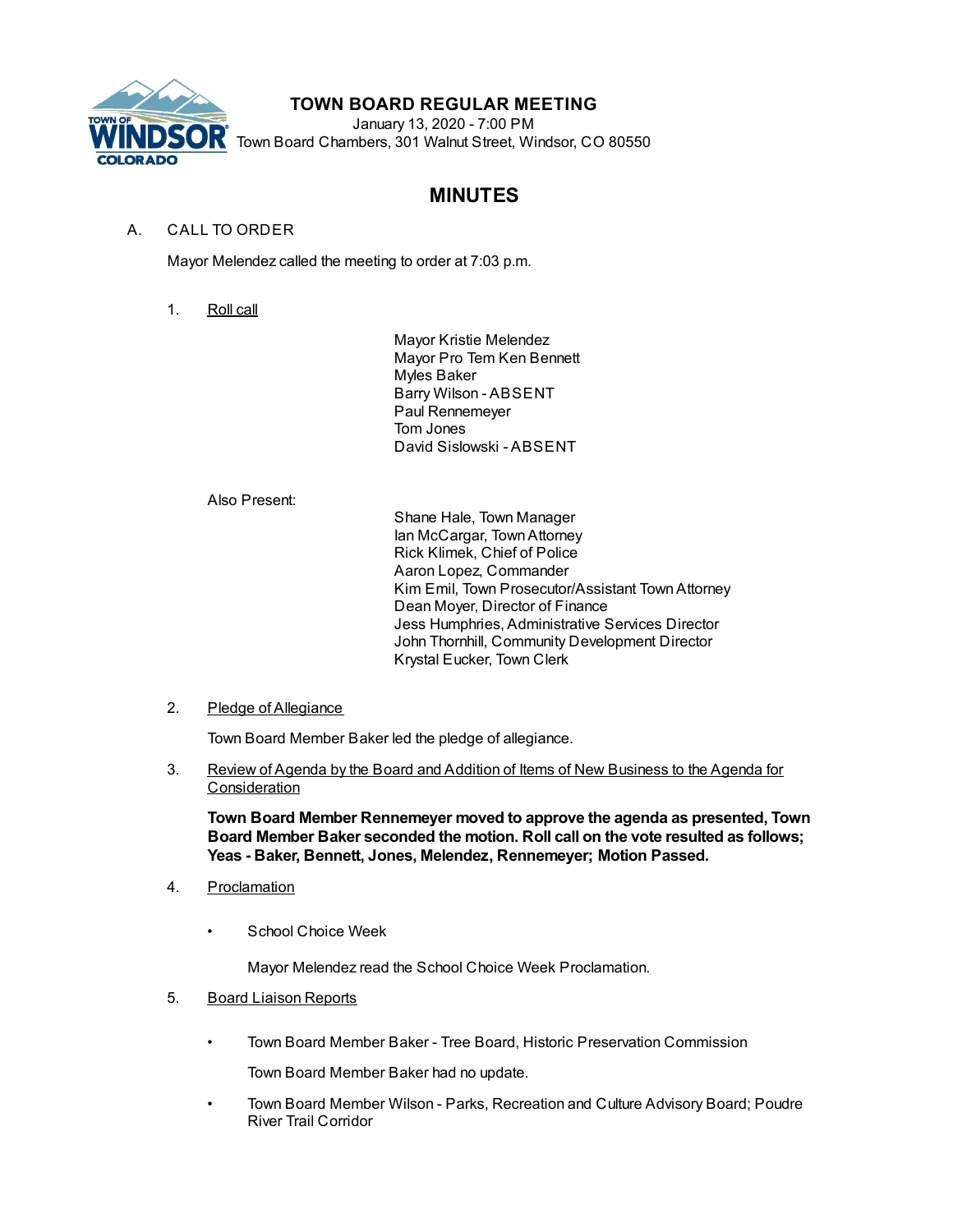Town Board Member Wilson; no report, absent.

• Mayor Pro Tem Bennett - Water and Sewer Board

Mayor Pro Tem Bennett reported the Water and Sewer Board reviewed the wastewater utility plan. There was also an update on the MS4 permit process. There will be a seminar hosted by the Water and Sewer Board along with the CSU Extension Office April 4, 11 and 18th at the CRC that will assist new homeowners on lawns, trees and water wise landscaping.

• Town Board Member Rennemeyer - Chamber of Commerce

Town Board Member Rennemeyer reported the Chamber heard from Mr. Seegmiller, the superintendent of the school district and reviewed the expansion needs of the district. The school district is adding the equivalent of a new elementary school every school year.

The Chamber also has five new Board Members that are serving three year terms; David Thompson of UC Health, Jamie Chavez of Toast Coffee and Wine Bar, Michael Short with Short and Associates, Cyn French with Windsor Charter Academy and Cameron Banninga with Wick and Trautwein.

The Chamber will be partnering with the Women League of Voter and the Clearview Library District to hold a joint candidate forum on March 17th from 5:30 - 7:00.

• Town Board Member Jones - Windsor Housing Authority; Great Western Trail Authority

Town Board Member Jones reported the Windsor Housing Authority had discussion in December regarding the tax credit financing application.

Dr. Jones reported the Great Western Trail Authority entered into negotiations with a property owner regarding the property line dispute.

• Town Board Member Sislowski - Clearview Library Board; Planning Commission

Town Board Member Sislowski; no report, absent.

• Mayor Melendez - Downtown Development Authority; North Front Range/MPO

Mayor Melendez reported she attended a meeting in Washington D.C and she was able to speak with many departments there. The VanGo Program had the same number of vans and the same number of riders at the beginning of the year as they did at the end of the year; the program has saved approximate 4 million extra miles on the roadways in terms of individual lane traffic miles. The MPO approved \$250,000 to a rail/commuter study. A \$600,000 expenditure was passed for the One Call-One Click program. An MPO Special Meeting is scheduled for January 16, 2020 at the CRC; 57 projects around the region will be prioritized.

### 6. Public Invited to be Heard

Mayor Melendez opened the meeting up for public comment to which there was none.

## B. CONSENT CALENDAR

- 1. Minutes of the November 25, 2019 Regular Town Board Meeting K. Eucker
- 2. YouthAdvisory Board Appointments K. Eucker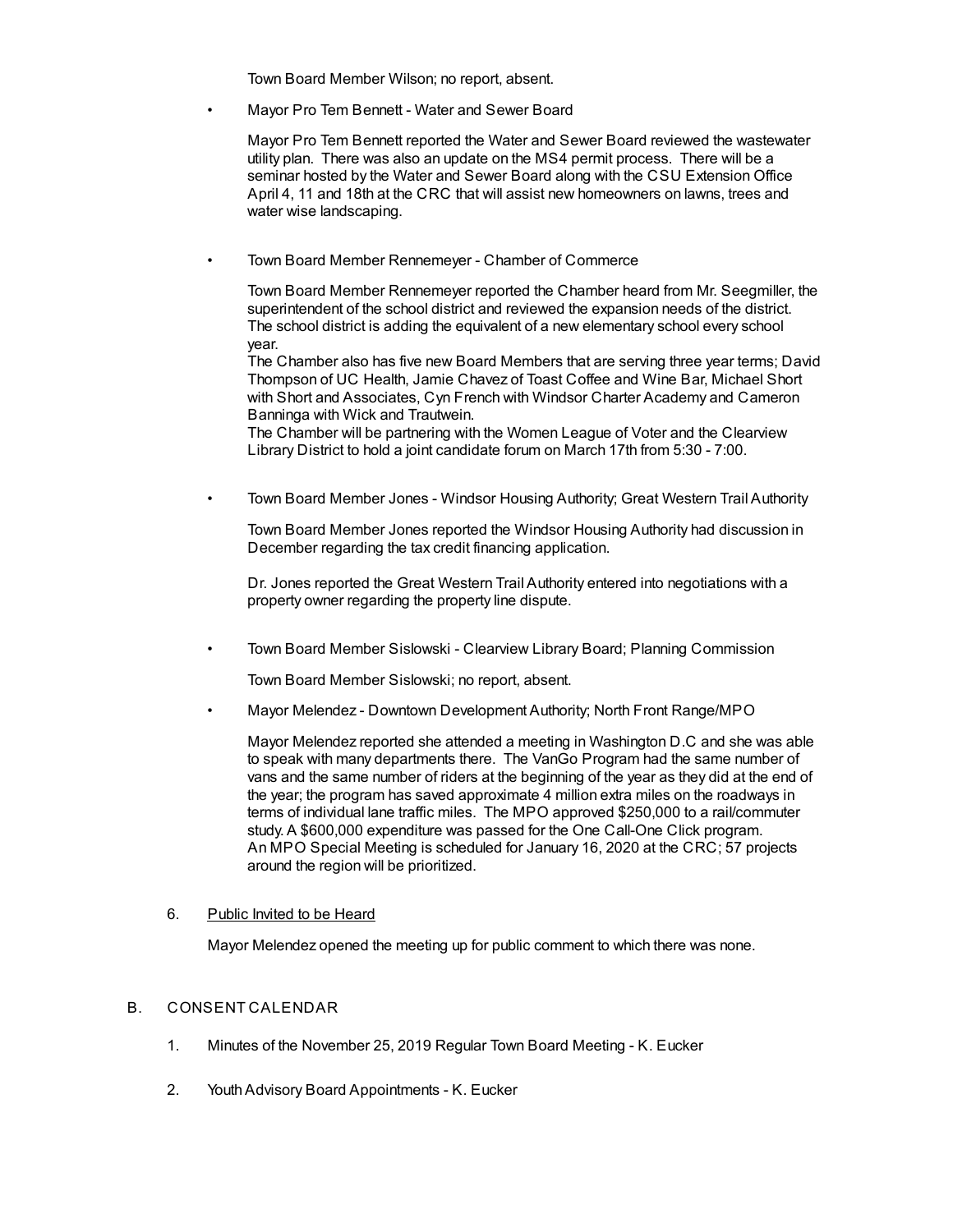3. Resolution No. 2020-02 - A ResolutionAccepting a Permanent Public Utility Easement for Harmony Gardens Annexation - D. Blair

**Town Board Member Rennemeyer moved to approve the consent calendar as presented, Mayor Pro Tem Bennett seconded the motion. Roll call on the vote resulted as follows; Yeas - Baker, Bennett, Jones, Melendez, Rennemeyer; Motion Passed.**

#### C. BOARD ACTION

1. Ordinance No. 2019-1599 - An Ordinance Fixing the Compensation of the Municipal Court Judge and Municipal Court Clerk for the Town of Windsor in Compliance with Sections 13-10- 107 and 13-10-108, C.R.S., and Section 2-4-90 of the Windsor Municipal Code

Per Ms. Emil, Ordinance 2019-1599 is set for second reading this evening. There have been no changes since the first reading.

The statutes governing qualified municipal courts of record require that the compensation of the Municipal Judge and Office of the Municipal Court Clerk be set by ordinance. This requirement has also been incorporated into the Town's Municipal Code. The Town Board has previously approved the 2020 Annual Budget, within which compensation for the Municipal Judge and Municipal Court Clerk's Office has been fixed. However, in order to comply with the requirements of state law and the Code, an Ordinance approving those appropriations is required.

The attached Ordinance Fixing the Compensation of the Municipal Court Judge and Municipal Court Clerk incorporates the appropriations for these offices from the 2020 Annual Budget, thus satisfying the requirements of law.

Ms. Melendez opened the meeting up for public comment to which there was none.

**Mayor Pro Tem Bennett moved to approve Ordinance 2019-1599, Town Board Member Rennemeyer seconded the motion. Roll call on the vote resulted as follows; Yeas - Baker, Bennett, Jones, Melendez, Rennemeyer; Motion Passed.**

2. Ordinance No. 2019-1600 - An Ordinance Repealing, Amending and Readopting Portions of Article III of Chapter 13 of the Windsor Municipal Code With Respect to Stormwater Basin Fees Imposed by the Town's Stormwater Drainage Utility Enterprise

Per Ms. Humphries, Ordinance 2019-1600 is set for second reading this evening. There have been no changes since the first reading.

The Storm Drainage Fund is by classification, a self-funding enterprise of the Town of Windsor. Revenues in general, must be adequate to pay for both operating and capital expenditures.

Ms. Melendez opened the meeting for public comment to which there was none.

**Town Board Member Rennemeyer moved to approve Ordinance 2019-1600, Town Board Member Jones seconded the motion. Roll call on the vote resulted as follows; Yeas - Baker, Bennett, Jones, Melendez, Rennemeyer; Motion Passed.**

3. Resolution No. 2020-01 - A ResolutionApproving a Purchase Agreement by, Between and Among the Town of Windsor, Town of Severance, Town of Eaton, Fort Collins-Loveland Water District and SPABS, LLC, for the Sale and Acquisition of Real Property

Per. Mr. McCargar, the Town of Windsor has partnered with the Town of Severance, Town of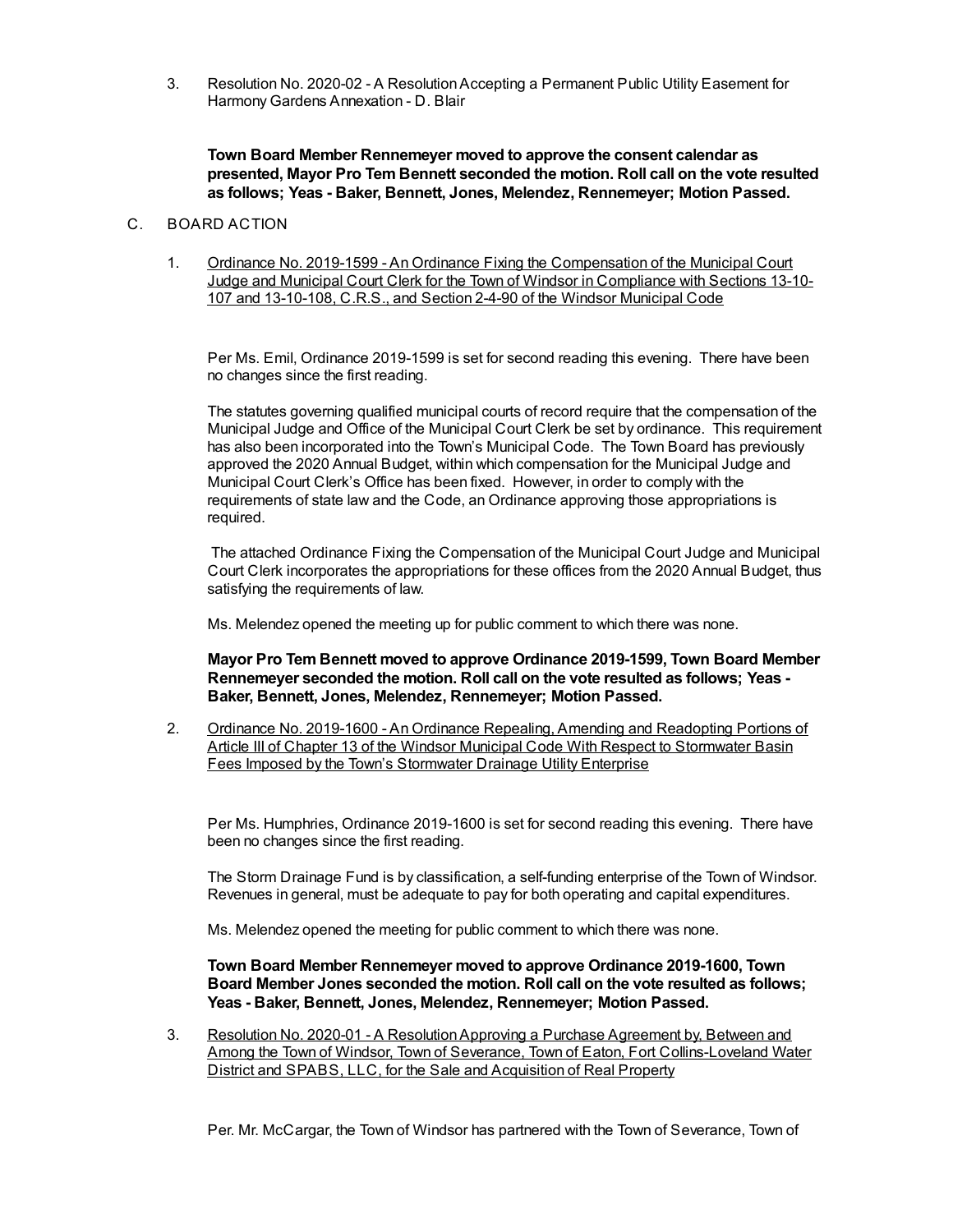Eaton and Fort Collins-Loveland Water District to acquire land for a future water treatment plant.

The property is part of a larger parcel owned by SPABS, LLC, and is located generally at the southeast corner of Colorado Boulevard (County Line Road) and Weld County Road 90 in unincorporated Weld County.

The attached Purchase Agreement contains a series of steps before closing to assure two primary purposes are met:

- 1. Identification of a specific surveyed parcel of no more than 150 acres, acceptable to both the Seller and Anheuser Busch (holder of a farm lease on the property); and
- 2. Site testing to be sure the selected parcel is geologically and environmentally suitable for the anticipated 10 mgd treatment facility.

The first step will be approval of the Agreement by all four purchasing entities, followed by execution and delivery of the agreed \$40,000 earnest money deposit. From there, the terms of the Agreement drive the remaining steps to closing.

The Agreement leaves the purchasing entities an exit if the identified parcel is rejected by the seller or Anheuser Busch, or if we are unable to resolve concerns with the condition of the property (including geotechnical matters).

The funds for the Town's one-quarter share of this acquisition were approved through a separate IGA with the other purchasing entities a year ago.

Ms. Melendez inquired as to how soon the other parties in the agreement will be approving their portions and how soon after that will the closing take place.

Mr. McCargar stated he believed withing two weeks all the signatures should be completed and then the earnest money of \$40,00 will be deposited. Once the earnest money is deposited, the surveyors will go out and then the geotechnical assessment. It is estimated that closing will take place before June.

Ms. Melendez inquired if the property is closed on but no treatment plant is constructed, what would happen.

Mr. McCargar stated if the parties do not build, the property will be placed back on the market and sold.

Ms. Melendez inquired if any party at any time can pull out of the agreement. Per Mr. McCargar; yes.

Dr. Jones inquired that once the property is closed on, there is no control of the property by anyone else.

Per Mr. McCargar; that is correct.

### **Town Board Member Rennemeyer moved to approve Resolution 2020-01, Town Board Member Baker seconded the motion. Roll call on the vote resulted as follows; Yeas - Baker, Bennett, Jones, Melendez, Rennemeyer; Motion Passed.**

4. Finance Report November 2019

Mr. Moyer gave a brief overview of the November 2019 financial report that was included in packet material.

#### D. COMMUNICATIONS

1. Communications from TownAttorney

Mr. McCargar informed the Board of that Ms. Rachel Landsgaard is an intern with the TownAttorney's Office from Colorado State University and she will be with Windsor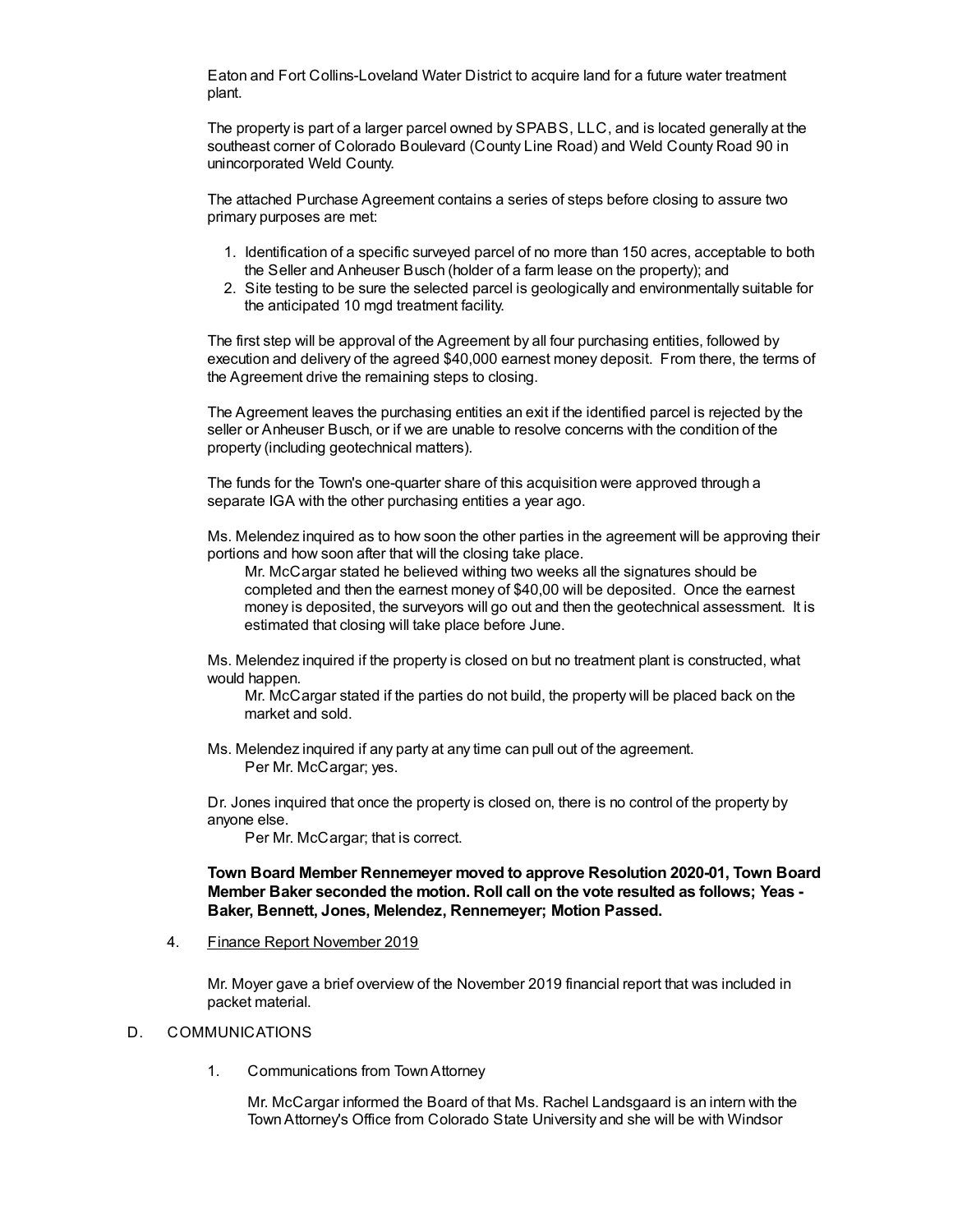through the spring semester.

Mr. McCargar gave a reminder of the executive session this evening.

2. Communications from Town Staff

Chief Klimek informed the Board of the promotional ceremony at the National Guard Rediness Center on January 15th.

3. Communications from Town Manager

Mr. Hale stated public works will have their kick off meeting tomorrow for their strategic plan.

4. Communications from Town Board

Ms. Melendez gave a reminder of Coffee with the Mayor on January 18, 2020 at Coffee House 29; 7:

### E. EXECUTIVE SESSION

- 1. An executive session pursuant to C.R.S. § 24-6-402 (4) (b) to confer with the Town Attorney for the purpose of receiving legal advice on specific legal questions concerning NISP Phase 1 Asset Acquisition Agreement (Ian D. McCargar)
- 2. An executive session pursuant to Colorado Revised Statutes § 24-6-402 (4)(e)(I) for the purpose of determining positions relative to matters that may be subject to negotiations; developing strategy for negotiations; and instructing negotiators with respect to NISP Phase 1 Asset Acquisition Agreement (Ian D. McCargar)

**Town Board Member Rennemeyer moved to go into executive session pursuant to C.R.S. § 24-6-402 (4) (b) to confer with the Town Attorney for the purpose of receiving legal advice on specific legal questions concerning NISP Phase 1 Asset Acquisition Agreement and an executive session pursuant to Colorado Revised Statutes § 24-6- 402 (4)(e)(I) for the purpose of determining positions relative to matters that may be subject to negotiations; developing strategy for negotiations; and instructing negotiators with respect to NISP Phase 1 Asset Acquisition Agreement., Town Board Member Jones seconded the motion. Roll call on the vote resulted as follows; Yeas - Baker, Bennett, Jones, Melendez, Rennemeyer; Motion Passed.**

Upon a motion duly made, the Town Board returned to the Regular Meeting at 8:09 p.m.

The Executive Session was closed and the Town Board returned to the Regular Meeting.

Upon returning to the Regular Meeting, Mayor Melendez advised that if any participants in the Executive Session believed the session contained any substantial discussion of any matters not included in the motion to convene the Executive Session, or believed any improper action occurred during the Session in violation of the Open Meetings Law; such concerns should now be stated. Hearing none, the Regular Meeting resumed at 8:09 p.m.

F. ADJOURN

**Town Board Member Rennemeyer moved to adjourn, Town Board Member Baker seconded the motion. Roll call on the vote resulted as follows; Yeas - Baker, Bennett, Jones, Melendez, Rennemeyer; Motion Passed.**

The meeting was adjourned at 8:09 p.m.